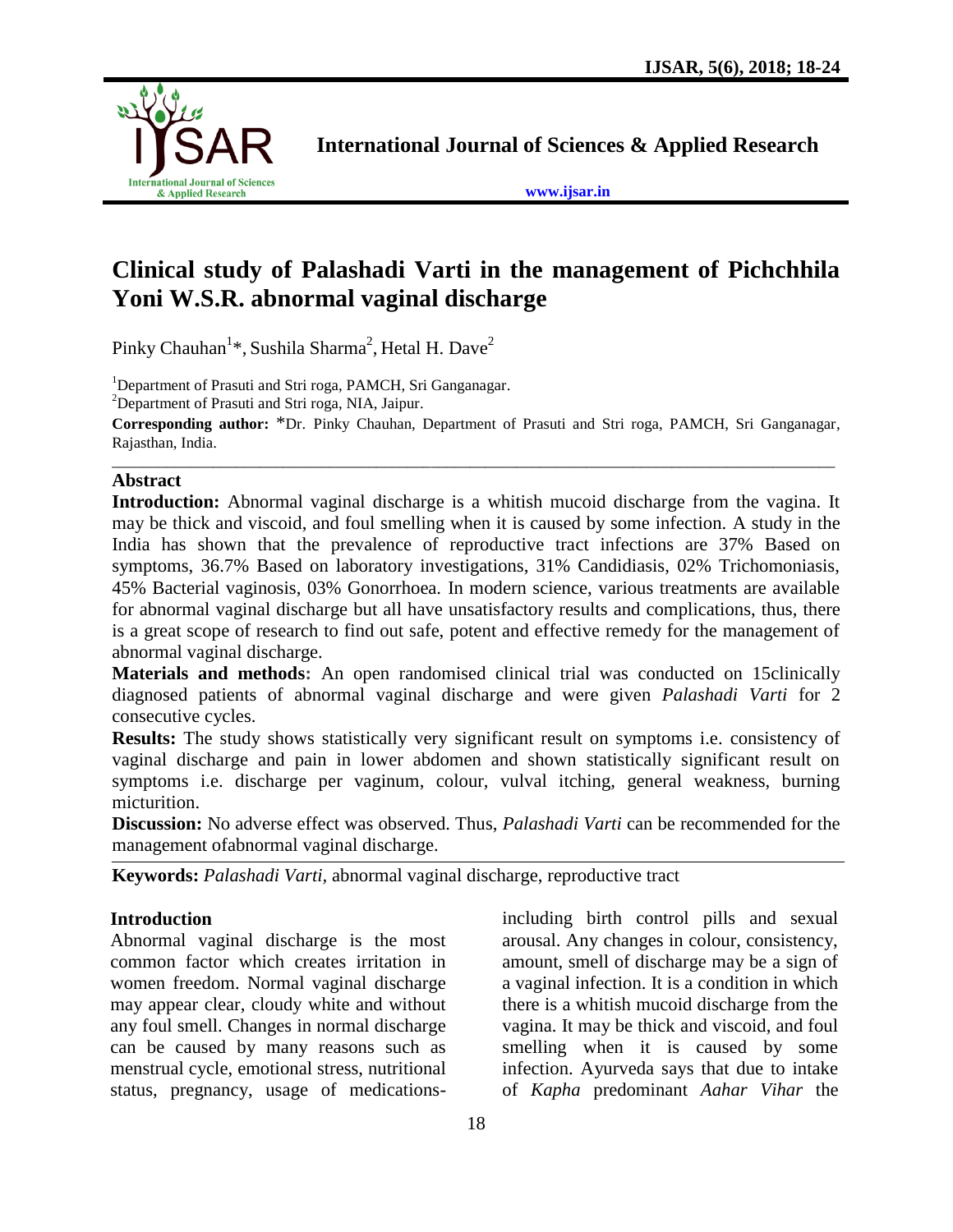*Kapha Dosha* get vitiated. Consequently, the *Kapha* reaches *Yoni* (vagina) by aggravated *Apana Vayu*and produce *Pichchhilata, Srava, Kandu* etc in *Yoni*. All these are also characteristic symptom of *Kaphaj Yonivyapad.*

*Palashadi Varti* has been selected for the present study because of its *Kashaya, Tikta, Amla, Madhura* and *Katu Rasa;Laghu, Ruksha, Sheeta, Guru* and *Snigdha Guna; Sheeta and Ushna Virya; Madhura* and *Katu Vipaka* and *Tridoshahara* specially *Kapha-Vatahara* properties by which it breaks the *Samprapti*and successfully control & cure *Pichchhila Yoni (Srava).*

### **Aims and objectives**

- To study etiopathogenesis of *Pichchhila Yoni* as per the classical literature and modern Texts.
- To evaluate the efficacy of *Palashadi Varti.*

# **Material and methods Selection of patients:**

Total 15 clinically diagnosed and confirmed patients of abnormal vaginal discharge were selected from OPD/IPD of NIA, Jaipur (Rajasthan) on the basis of inclusion and exclusion criteria after taking written informed consent.

### **Criteria for Inclusion:**

- Patients complaining of abnormal vaginal discharge as a cardinal symptom.
- Age group between 20 to 45 years.

Married women.

### **Criteria for Exclusion:**

- Unmarried girls.
- Post menopausal women.
- ◆ Pregnant women.
- Any type of malignancy.
- Positive VDRL, HIV, HbsAg patients.
- Patients with systemic diseases like Diabetes Mellitus, T.B., Hypertension.

 Any organic pathology of reproductive organs like cervical polyp, fibroid uterus etc.

#### **Criteria for withdrawal:**

- During the course of clinical trial, if patient develops any clinical condition which requires urgent treatment.
- $\diamond$  If Patient herself wants to withdraw from clinical trial.
- ◆ Irregular follow-up.

## **Laboratory investigation: Before Treatment**

**1. Blood test -** CBC, ESR, VDRL, HIV, HbsAg, LFT, FBS/RBS.

- **2. Urine test -** Routine & Microscopic
- **3. Special tests -**
- 1. Vaginal pH.
- 2. Gram staining.
- 3. Wet smear examination.
- 4. KOH test.
- 5. Vaginal swab culture (if needed).
- 6. Pap smear (if needed)
- 7. USG- Pelvis & Adenexae (if needed).

#### **After Treatment**

- CBC, ESR
- Urine test Routine & Microscopic

#### **Special tests –**

- 1. Vaginal pH
- 2. Wet smear examination(if needed).
- 3. Vaginal swab culture (if needed)
- 4. Pap smear (if needed)
- 5. USG- Pelvis & Adenexae (if needed)

# **Administration of drug:**

Selected patients were given *Palashadi Varti* 3 gm OD alternate day (24 hours after cessation of menses for 7 days) vaginally for 2 consecutive cycles.

#### **Follow up study:**

Follow up was done every 15 days during the trial and every month upto two months after completion of trial.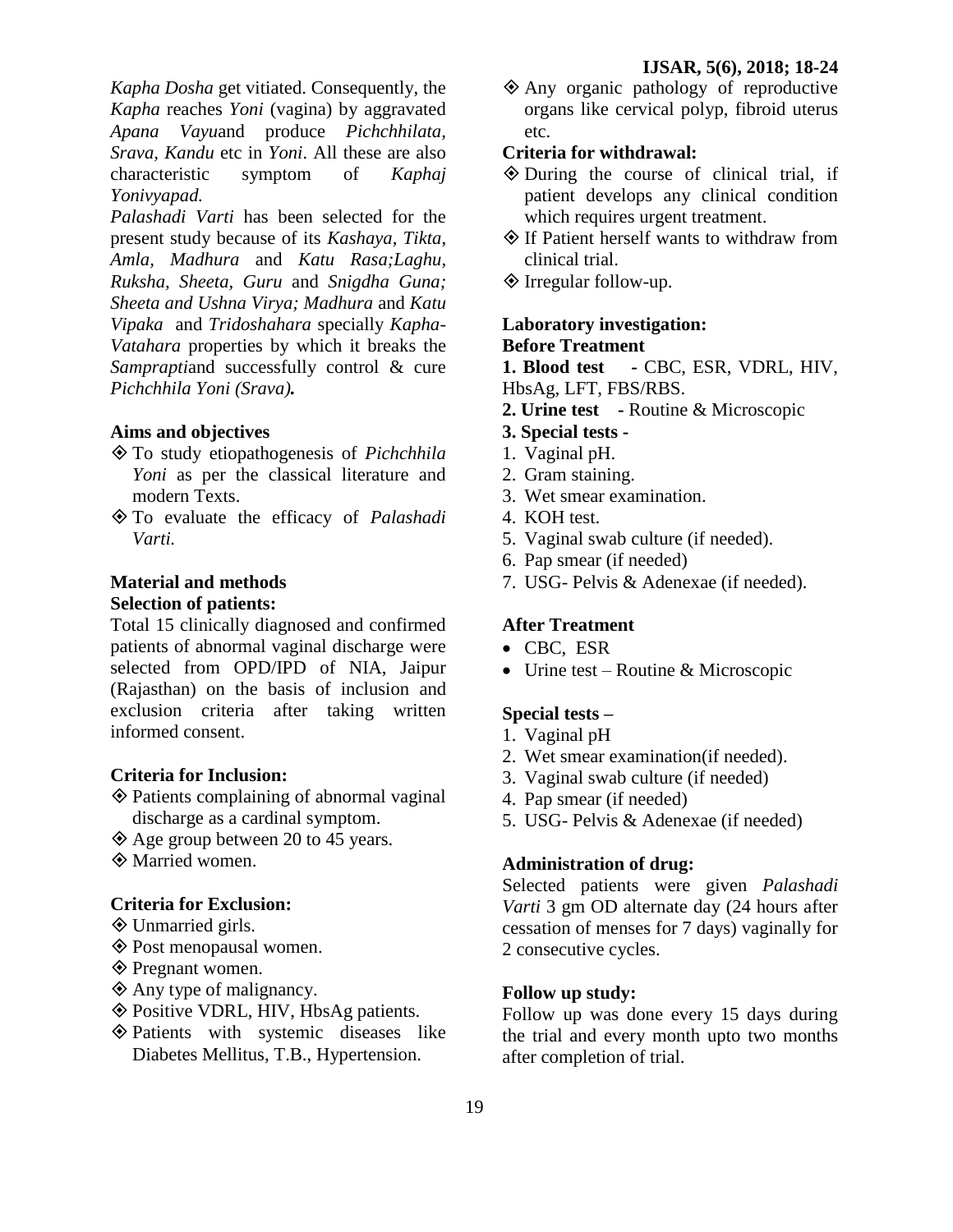### **Assessment criteria: Subjective parameters – 1. Amount of Vaginal discharge**

No feeling of discharge-0 Slight discharge: occasional discharge, only feeling of vulval moistness-1 Moderate discharge: Need to change the undergarments frequently-2 Heavy discharge: Need to use an extra cloth or pad-3

# **2. Colour of Vaginal discharge**

Colourless-0 White**/**Creamy white-1 Blood mixed/pinkish colour-2 Brownish colour-3

# **3. Vulval itching**

Absent -0 Occasional Mild feeling of irritability-1 With moderate Excoriation, disturb daily routine-2 Constant, Severe with excoriation of vulvae -3

# **4. Backache**

No Pain -0 Mild: only feeling of discomfort-1 Moderate: no interference with daily activity -2

Severe: interference with daily activity -3

# **5. Pain in lower abdomen**

Absent-0 Mild pain throughout the day but relieved by rest -1

Moderate pain interfering physical activity & not relieved by rest-2

Pain interfering physical activity & relieved by taking analgesics-3

# **6. General weakness**

No Weakness-0 Patient is able to involve in routine activity -1

Patient is slow to involve in routine activity -2

Patient feels exhausted to involve in routine activity-3

# 7. **Burning micturation**

Absent-0 Occasional-1 Moderate-2 Severe, patient wants to avoid micturition-3

# **Objective criteria:**

**1. Consistencyof vaginal discharge**

Thin transparent watery discharge flows on speculum easily - 0 Thin transparent mucoid discharge flows on speculum easily-1 Discharge flows on speculum blade but not as watery flow-2 Static and does not flow on speculum-3

# **2. Foul smell**

Non offensive-0 Foul smell is felt only while performing p/s -1 Foul smell felt from a short distance-2 The observer is unable to stand near the patients-3

# **3. Local tenderness**

No tenderness-0 Pain during deep palpation-1 Pain during palpation but cooperative patient-2 Patient becomes non-cooperative during P/V examination-3

### **4. Based on cellular (Pus cell )**

 $0 - 5$ /hpf  $-0$ 6-10/hpf-1 11-15/hpf-2  $>15/hpf-3$ 

# **Statistical Analysis:**

Various observations made and results within groups obtained were computed statistically using Wilcoxon matched-pairs signed-ranks test and Mann whitney test and unpaired and paired t testto find out the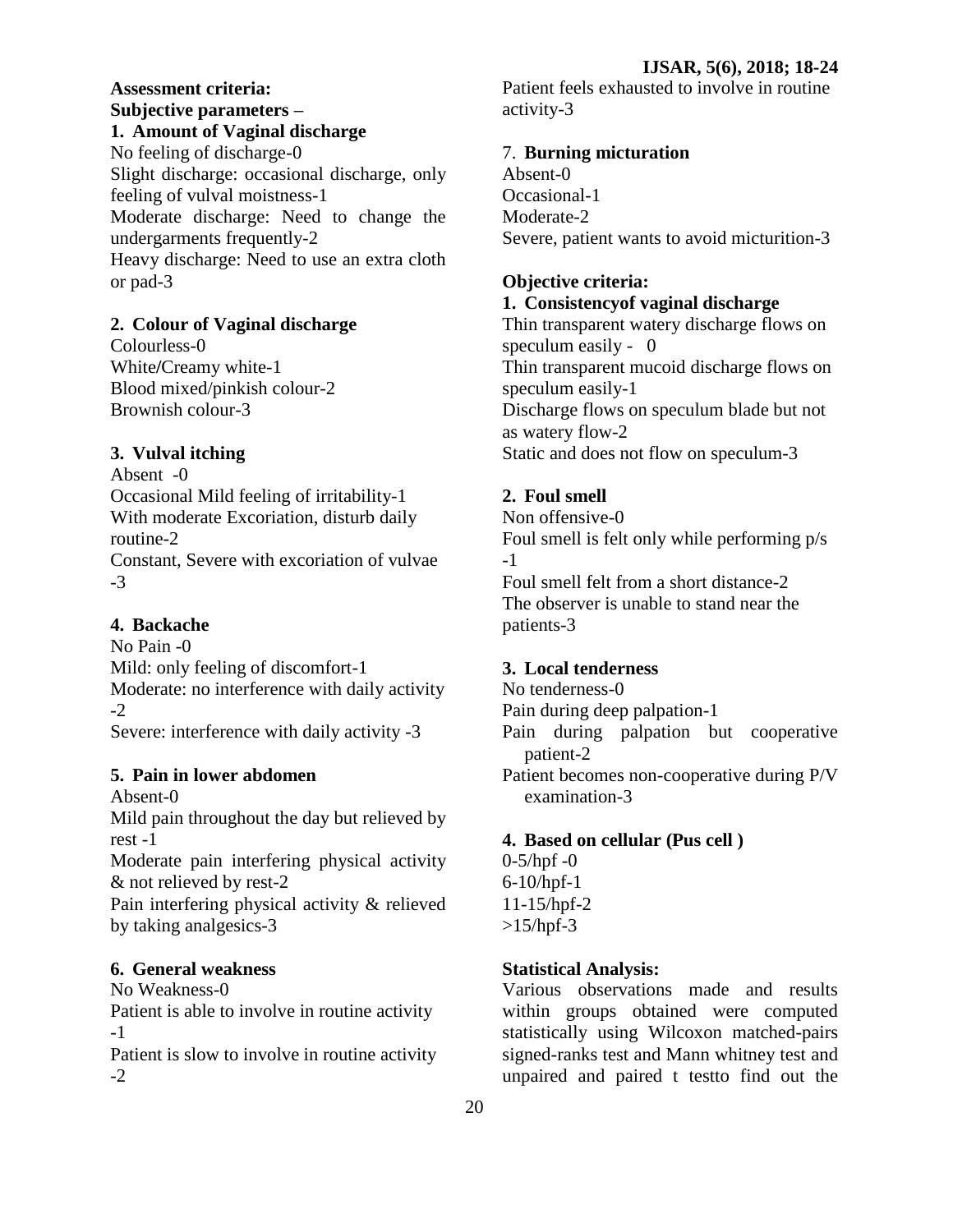significance of the values obtained and various conclusions were drawn accordingly.

# **'p' Value (Probability of 't' value)**

'p' value was calculated with the help of standard charts on the basis of 't' value.

- $\circ$  "p" values between  $0.5 0.1$ 
	- = Insignificant
- o "p" values between 0.05-0.01 = Significant
- o "p" values between 0.005–0.001 = Highly Significant
- o "p" values <0.0001
	- = Extremely Significant

#### **Observation and results**

Total 18 patients were registered for the present study. Out of them 03 patients dropped out and study was completed on 15 patients.

This study shows that very significant result was observed in consistency of vaginal discharge and pain in lower abdomen and significant result were observed indischarge per vaginum, colour, vulval itching, general weakness, burning micturition.

| . <del></del><br>S.No. | <b>Group B</b>                            | <b>BT</b> | <b>AT</b> | <b>Diff</b> | $%$ Imp. | <b>SD</b> | <b>SE</b> | <b>P</b> value | <b>Sig</b> |
|------------------------|-------------------------------------------|-----------|-----------|-------------|----------|-----------|-----------|----------------|------------|
| 1.                     | <b>Discharge</b><br>per<br>vaginum        | 1.200     | 0.800     | 0.400       | 33.33    | 0.50      | 0.13      | 0.031          | S          |
|                        | <b>Consistency</b>                        | 1.667     | 1.000     | 0.666       | 39.95    | 0.48      | 0.12      | 0.002          | <b>VS</b>  |
|                        | <b>Colour</b>                             | 1.067     | 0.600     | 0.466       | 43.67    | 0.51      | 0.13      | 0.015          | S          |
| 2.                     | <b>Vulval</b> itching                     | 0.800     | 0.400     | 0.400       | 50.00    | 0.50      | 0.13      | 0.031          | S          |
| 3.                     | <b>Foul smell</b>                         | 0.600     | 0.133     | 0.466       | 77.66    | 0.51      | 0.13      | 0.015          | S          |
| 4.                     | <b>Backache</b>                           | 1.00      | 0.666     | 0.333       | 33.33    | 0.48      | 0.12      | 0.062          | <b>NS</b>  |
| 5.                     | Pain<br>lower<br>$\mathbf{in}$<br>abdomen | 0.800     | 0.200     | 0.600       | 75.00    | 0.50      | 0.13      | 0.003          | <b>VS</b>  |
| 6.                     | Local<br>tenderness                       | 0.466     | 0.266     | 0.200       | 42.91    | 0.41      | 0.10      | 0.250          | <b>NS</b>  |
| 7.                     | <b>General</b><br>weakness                | 0.866     | 0.400     | 0.466       | 53.81    | 0.51      | 0.13      | 0.015          | S          |
| 8.                     | <b>Burning</b><br>micturation             | 0.733     | 0.333     | 0.400       | 54.57    | 0.50      | 0.13      | 0.0313         | S          |

**Table no 01: Shows the pattern of clinical recovery in various Subjective and Objective Parameters of** *Pichchhila Yoni (Srava)* **in 15 patients treated with"***Palashadi Varti"*  **vaginally.**

#### **Objective parameter**

**Table no.02: Showing effect on various laboratory parameters of** *Pichchhila Yoni* **in 15 patients treated with** *Palashadi Varti***.**

| S.No. | Group B        | <b>BT</b> | AT     | Diff. | $%$ Imp. | <b>SD</b> | <b>SE</b> |      | P value | Sig |
|-------|----------------|-----------|--------|-------|----------|-----------|-----------|------|---------|-----|
| 1.    | $Hb$ gm%       | 12.23     | 12.28  | 0.053 | 0.43%    | 0.33      | 0.08      | 0.62 | 0.543   | N.S |
| 2.    | <b>ESR</b>     | 18.93     | 16.86  | 2.06  | 10.88%   | 3.19      | 0.82      | 2.50 | 0.025   | S   |
| 3.    | <b>TLC</b>     | 7086.7    | 6986.7 | 100.0 | 1.41%    | 130.9     | 33.80     | 2.95 | 0.010   |     |
| 4.    | Vaginal PH     | 5.467     | 4.967  | 0.500 | 9.14%    | 0.731     | 0.189     | 2.64 | 0.019   | S   |
| 5.    | Urine Epi.cell | 4.533     | 4.00   | 0.533 | 11.75    | 0.833     | 0.215     | 2.47 | 0.026   | S   |
| 6.    | Urine WBC      | 3.733     | 2.733  | 1.000 | 26.78    |           | 0.457     | 2.18 | 0.046   |     |

This study shows that significant results were observed in ESR, TLC, Vaginal PH, Urine Epi.cell and Urine WBC and not significant result were observed inHb gm%.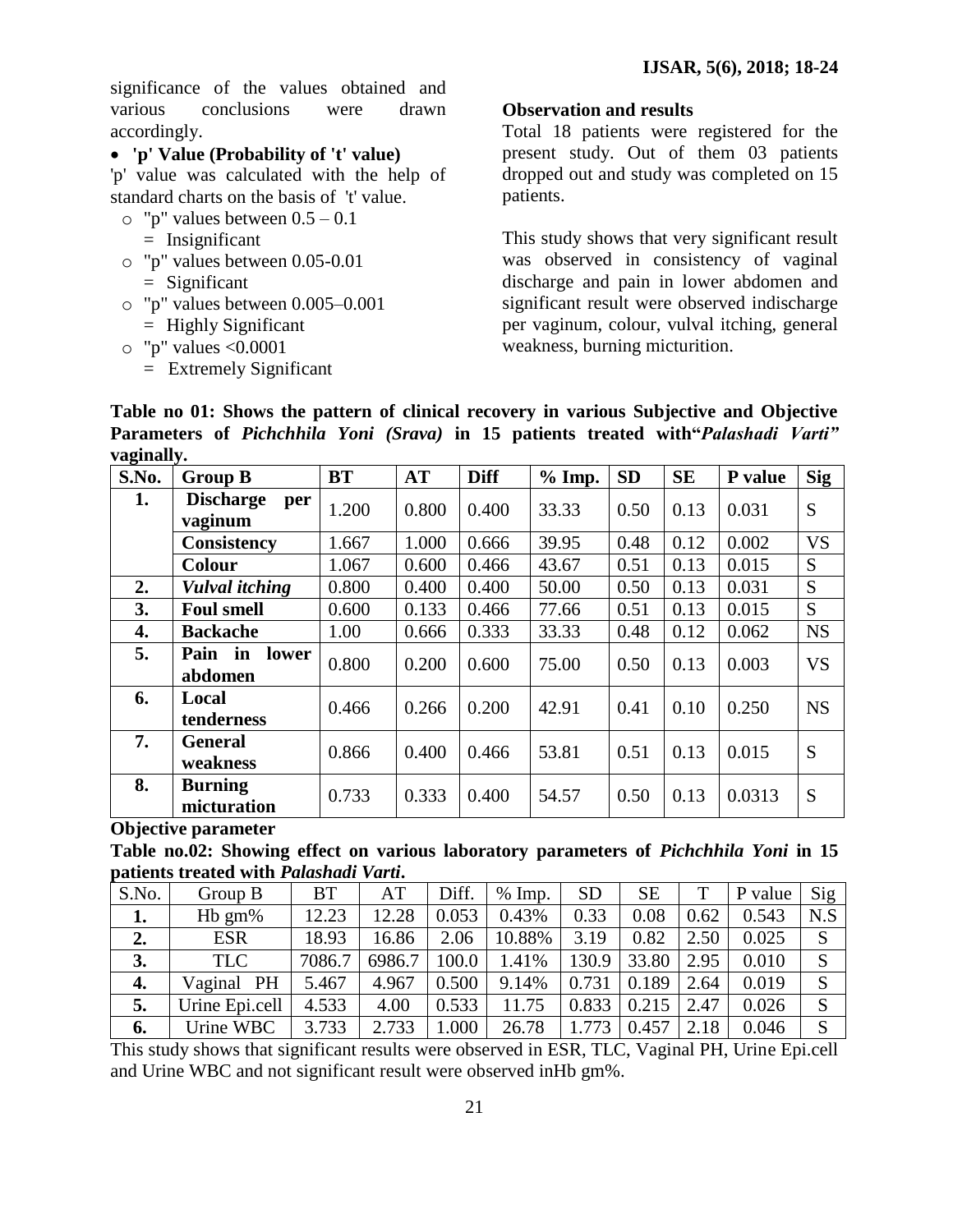#### **Discussion**

Consumption of *Kaphaprakopaka Ahara* & *Vihara* along with *Vata* vitiating factors. *Vata* and *Kapha* become vitiated. Vitiated *Doshas* caused *Manda*a*gni* and eventually formed *Ama.* The accumulated *Ama* vitiates first *Dhatu Rasa*, which is coming in contact throughout the body (*Prakopavastha*) through *Rasavaha Srotasa*, which leads to *Rasavaha Srotodushti* followed by *Artavaha Sroto Dusti* and finally vitiating the *Yoni*. Due to *Yoni Dushti* there is *Yonitah Srava* known as *Pichchhila Yoni (Srava).*

While studying the various conditions in which *Yoni Srava* is described, *Kapha* can be considered as main causative *Dosha* by its vitiated *Snigdha* and *Pichchhila*  properties. *Acharya Sushruta* has stated that *Pooya* or suppuration is not possible without *Kapha*<sup>1</sup> . *Acharya Vagbhata* has also considered *Kapha* as the main *Dosha* responsible for *Shopha* orinflammation. *Aacharya Charaka* has clearly mentioned that any type of *Yoniroga* does not occur without the involvement of *Vata Dosha*<sup>2</sup>





#### **Probable Systemic Mode of Action of** *Palashadi Varti:-*

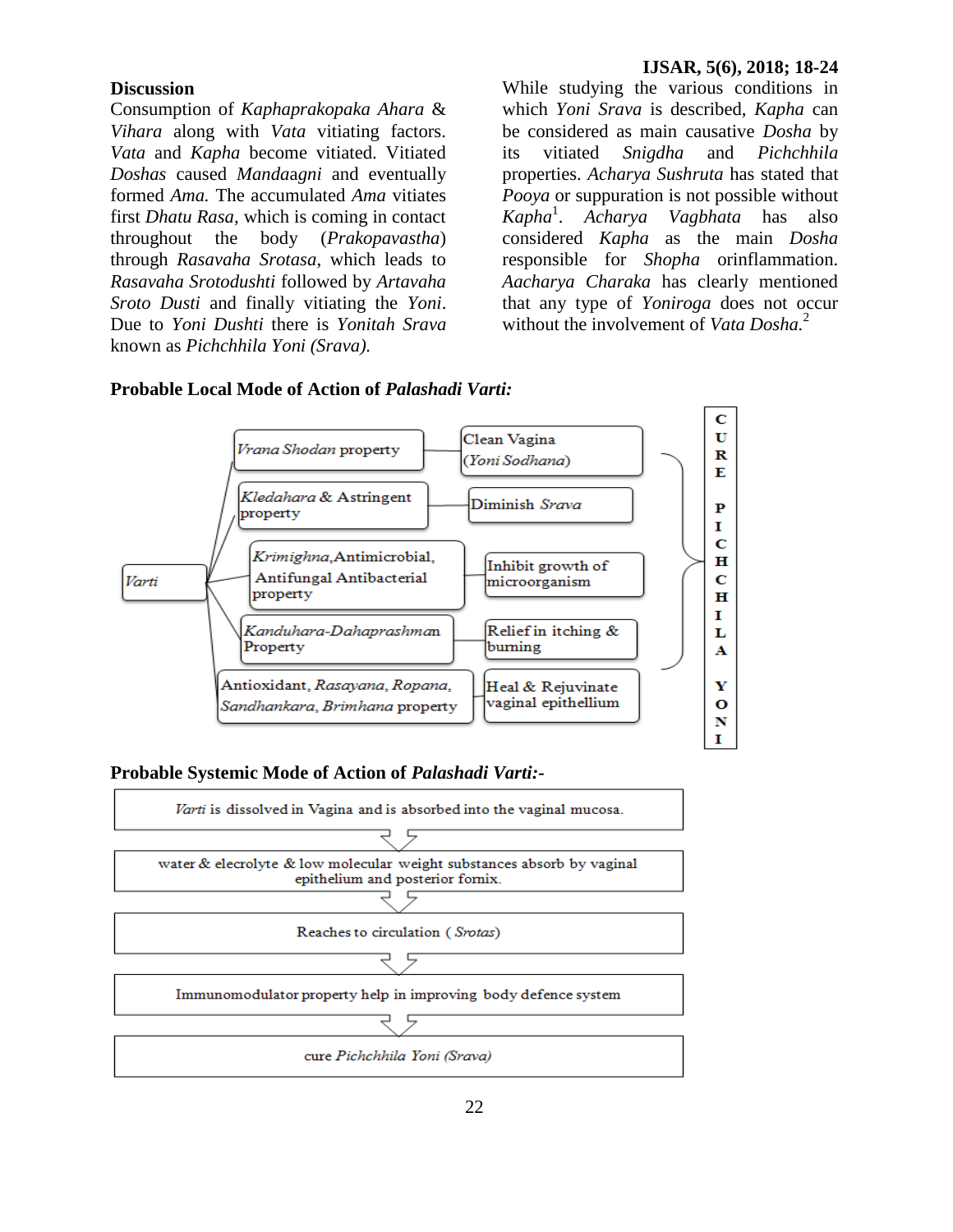**Probable Mode of Action of** *Palashadi Varti*

### **At** *Rasa-Guna-Virya-Vipaka-Prabhava* **Level:-**

*Palashadi Varti* has *Kashaya , Tikta , Amla , Madhura* and *Katu Rasa;Laghu , Ruksha, Sheeta, Guru* and *Snigdha Guna; Sheeta and Ushna Virya; Madhura* and *Katu Vipaka* and *Tridoshahara* specially *Kapha-Vatahara* properties by which it breaks the *Samprapti*.

*Palashadi Varti* possesses mainly *Kashaya Rasa*. *Kashaya Rasa* is mainly formed by conjugation of *Vayu* and *PrithviMahabhuta*<sup>3</sup> . *Vayu* is *Ruksha*<sup>4</sup> in quality and dries up the excessive fluids present in the tissues while *Prithvi* by virtue of *Kathina* and *SthiraGuna* which are opposite to *Drava* and *SaraGuna* reduces the *Srava.* So, *Kashaya Rasa* by virtue of its Guna restrains Srava<sup>5</sup>.

*Acharya Charaka* has mentioned that *Kashaya Rasa* is having pharmacological properties like *Samshmana, Soshana, Sangrahi, Stambhana* and *Kaphanashaka*. It has also quality of drying *Kleda*. So, by virtue of *Kashaya Rasa* it stops *Srava*.

The second dominant *Rasa* in *Palashadi Varti* is *Tikta*, *Amla* & *Madhura* Rasa. *TiktaRasa* is a combination of *Vayu* and *AkashaMahabhuta*<sup>6</sup> . These two *Mahabhutas* are having qualities opposite to *Kapha<sup>7</sup>* . *TiktaRasa* is having *Kandughna, Kleda, Puya* and *Kaphashoshna* pharmacological properties<sup>8</sup> While *Amla Rasa* is possess *Laghu* and *Ushna Guna* which quash the *Kapha.*<sup>9</sup> *Madhura Rasa* which is *Vata* and *Pitta Shamaka* and also has *Prinana, Jeevana* property<sup>10</sup> etc. *Balya, Poshana Karma* of *MadhuraRasa* helped in promotion of healing by *Dhatuvardhana*<sup>11</sup> (re-growth of the tissue) leading to minimal inflammation. Hence, *Tikta*, *Amla* and *MadhuraRasa* alleviate *Srava*.

Some of the ingredients of *Palashadi Varti*  possess *Katu Rasa.* This *Rasa* is formed by *Vayu* and *AgniMahabhuta*<sup>12</sup>, having qualities opposite to *Kapha* (*Prithvi*&*Jala*), thus, lessens *Srava*. *KatuRasa* also has *Shothaghna, Kandughna* and *Abhishyanda-*Kleda-Sneha Upahanti properties<sup>13</sup>. By these properties it eases *Srava* as well as reduces *Shotha*.

*Kashaya, Tikta* and *Katu Rasa* have *Krimighna*<sup>14</sup> property which direct inhibits the growth of *Krimi* and finally diminishes *Srava*.

Most of the ingredients of *Palashadi Varti*  possess *Laghu* and *Ruksha Guna*. By the virtue of this property this may pacify vitiated *Kapha* and *Kleda* and supports the function of the other *Rasas*. *RukshaGuna* also restrains *Srava* by virtue of its *Stambhana* action.

*Snigdha and Guru Guna* is predominant in some ingredients. So, these ingredients alleviate vitiated *Vayu* while *Sheeta Guna* alleviates vitiated *Pitta*. Thus, ultimately help to stop secretion.

By virtue of these qualities *Palashadi Varti*  may alleviate the vitiated *Vata*, *Pitta* and *Kapha* which eradicates *Pichchhila Yoni (Srava)*. *SheetaVirya* drugs also act in *Srotasa* and cause *Stambhana*. In this way trial drug restrains *Srava* by *Stambhana* action.

# **Action at** *Doshika* **level:**

*Pichchhila Yoni* is *Kapha Vata* predominant *Vyadhi* and *Palashadi Varti* has only one drug which is *Vata-Kaphanashaka* some drugs which are *Pitta-Kaphanashaka*. Thus the trial drugs alleviate the *Tridosha* by their *Tridoshahara* properties.

The *Madhura Rasa, Amla Rasa, Snigdha Guna, Ushna Virya* and *Madhura Vipaka*, present in the *Palashadi Varti* pacify the *Vata Dosha*.

*Kashaya Rasa, Madhura Rasa* and *Tikta Rasa, Ruksha Guna, Sheeta Guna*, *Sheeta Virya*and *Madhura Vipaka*pacify the *Pitta Dosha*.